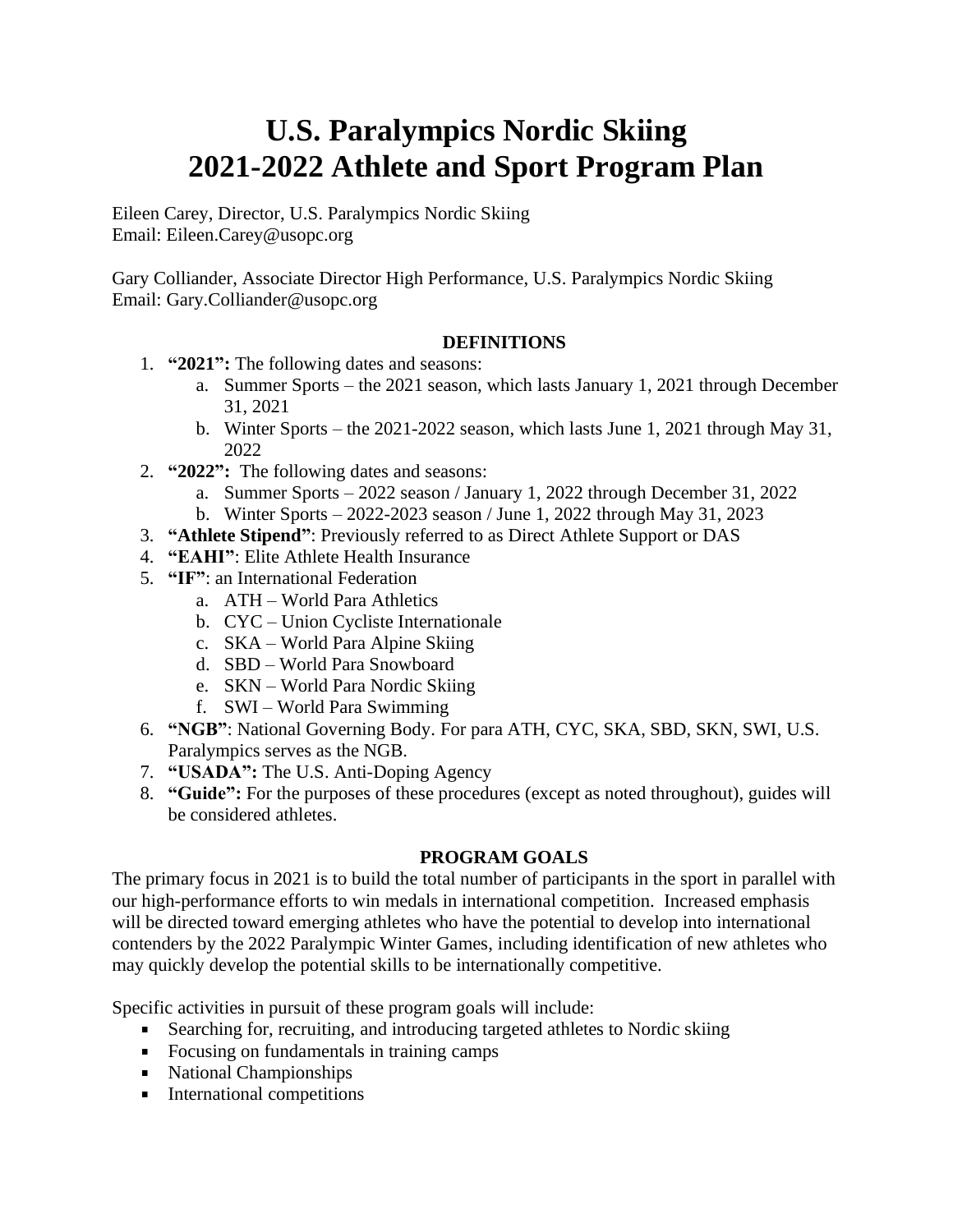#### **2021-2022 NATIONAL TEAM**

U.S. Paralympics Nordic Skiing will nominate National Team(s) for 2021-2022, based on athlete performances in WPNS World Cup Series (from 2018-current), Paralympic Winter Games, and USSS events as per the National Team Standards (Attachment A). The U.S. Paralympics Nordic Skiing National Team will be comprised of A, B, & C Teams.

U.S. Paralympics 2021 National Team status applies for June 1, 2021-May 31, 2022. National Team status and benefits are only awarded to athletes who accept, sign and remain current with their obligations under the U.S. Paralympics National Team Athlete Agreement and Personal Performance Plan.

- Athletes who meet a National Team standard during the 2021-22 season, at a WPNS or USSS sanctioned event, become eligible for National Team benefits and will retain their National Team status through the closing date of the respective season. Athletes will be nominated to the team on the first day of the month following achievement of the National Team standard.
- Athletes nominated to the 2021-22 National Team(s) will be added to the USADA Registered Testing Pool or Clean Athlete Program and will be responsible for remaining compliant with all policies and procedures, required by USADA. More information regarding USADA can be found in Attachment E.
- Prior to being nominated to the National Team, athletes *must have undergone international classification evaluation and hold an international Paralympic-eligible sport class* as per the WPNS master list and hold a current season license for Nordic Skiing from WPNS. Please note, guide athletes do not undergo international classification evaluation but must meet IF requirements to fulfill guide role for specified athlete on the National Team.

2021-22 National Team standards (Attachment A) are based on performances in the 2020-2021 season.

#### **2022-23 NATIONAL TEAM SELECTION CRITERIA**

#### **2022-2023 U.S. Paralympics Nordic Skiing Standards**

The U.S. Paralympics Nordic Skiing Team aims to win medals in Paralympic Winter Games (PWG). Athletes will be nominated to the 2022-2023 National Team or Development Team based on objective criteria (results) from the previous season (June 2021-May 2022), along with subjective criteria that demonstrates each athlete's capacity, preparation, and commitment to winning at PWG competition in 2026.

#### **General National and Development Team Guidelines**

National Team or Development Team status does not guarantee Athlete Stipends or activity support for the entire season. Athlete Stipends and activity support will be based on continued progress towards individual goals as outlined in each athlete's Personal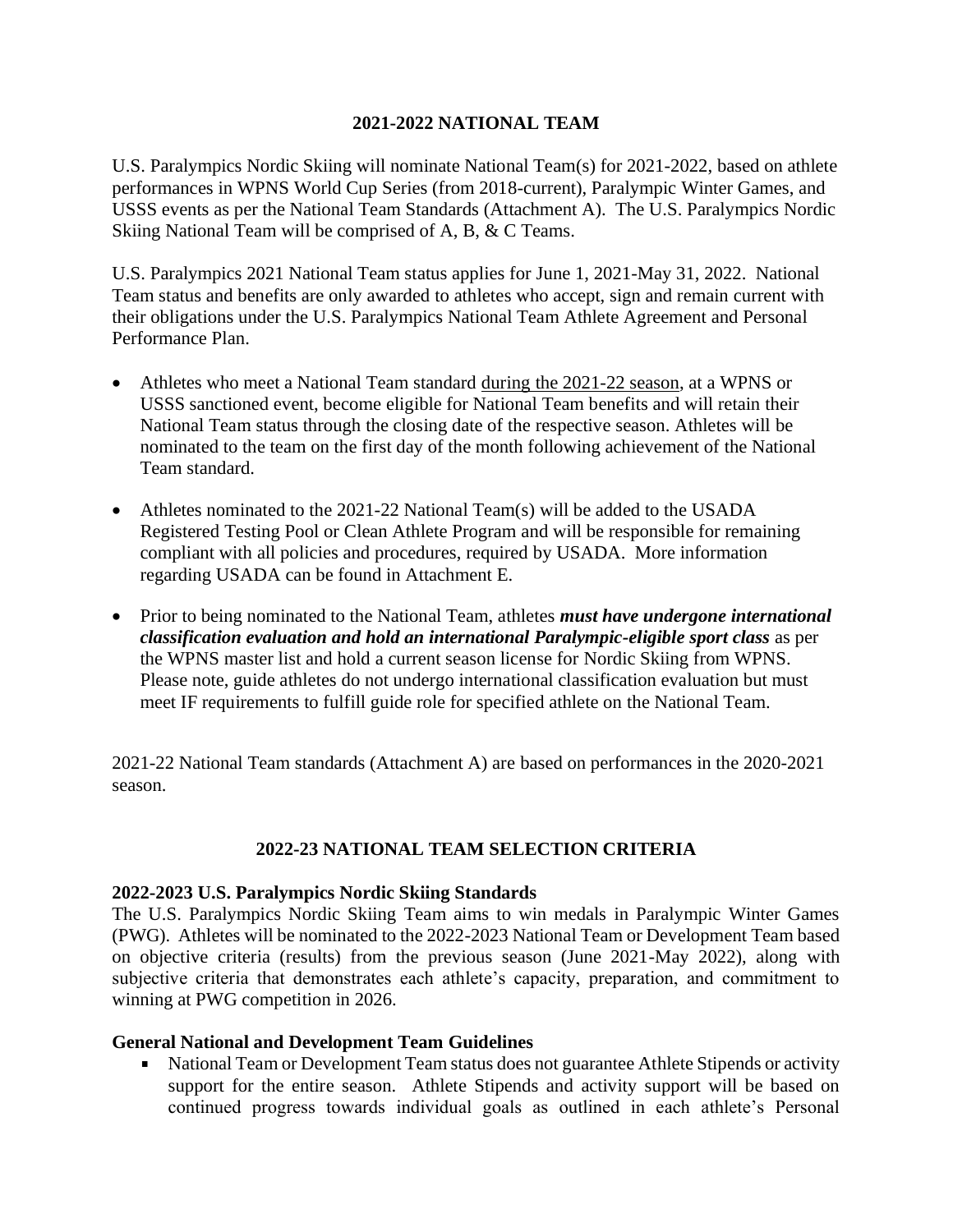Performance Plan and a sustained commitment to excellence in training and performance in international competition. Similarly, athletes who are not on the National Team or Development Team may earn funding/support for particular projects and competitions by showing significant potential towards achieving international competitive success in individual or relay events.

- National Team and Development Team status will be evaluated after each season is completed.
- No minimum team size will be established.
- Athletes selected to the National Team must demonstrate a commitment to and performance trends indicative of podium results in future Paralympic Winter Games, in addition to the criteria described below.
- National C Team is the entry level of the National Team Program and is meant to identify  $\blacksquare$ developing athletes who are on their way to achieving higher levels of National Team status toward achieving PWG medal objectives. Therefore, returning National Team Program athletes are not expected to remain on the National C Team for more than three (3) years and athletes who have been on the National A or B Team levels will not be permitted to drop down to National C Team status without special consideration.
- Development Team status is not considered equivalent to "National Team" status but recognizes progress towards achieving that Team and international success. Development Team criteria is described in Part B below.
- World Cup (WC) "test" events (testing a new format that is not accepted in World Championship [WCH] or PWG program) will not be considered for National A or B Team Criteria but will be considered for National C Team and National Development Team.

# Part A: General National and Development Team Criteria

To qualify for the 2022-2023 National Team or Development Team, athletes must achieve the criteria described both in Part A and in Part B during the 2021-2022 season (June 2021-May 2022). Eligibility criteria:

- Athletes must be internationally classified by World Para Nordic Skiing (WPNS).
- To qualify for the 2022-2023 National Team or Development Team, athletes must achieve the criteria described in Part B below during the 2021-2022 season (June 2021-May 2022).
- National Team status includes A, B, and C Teams as described in Part B below.
- $\mathbf{u}$  . Returning National Team athletes must meet any individual performance criteria in their Personal Performance Plan from the previous season(s) in addition to the below published criteria.
- Athletes age 18 or older will be required to undergo a background screen in accordance with the current USOPC Background Check Policy.
- $\mathbf{u}$  . Athletes age 18 or older will be required to complete the U.S. Center for SafeSport's online training.
- $\mathbf{u}$ World Cup (WC) "test" events (testing a new format that is not accepted in WCH World Championship [WCH] or PWG program) will not be considered for National A or B Team Criteria but will be considered for National C Team and National Development Team.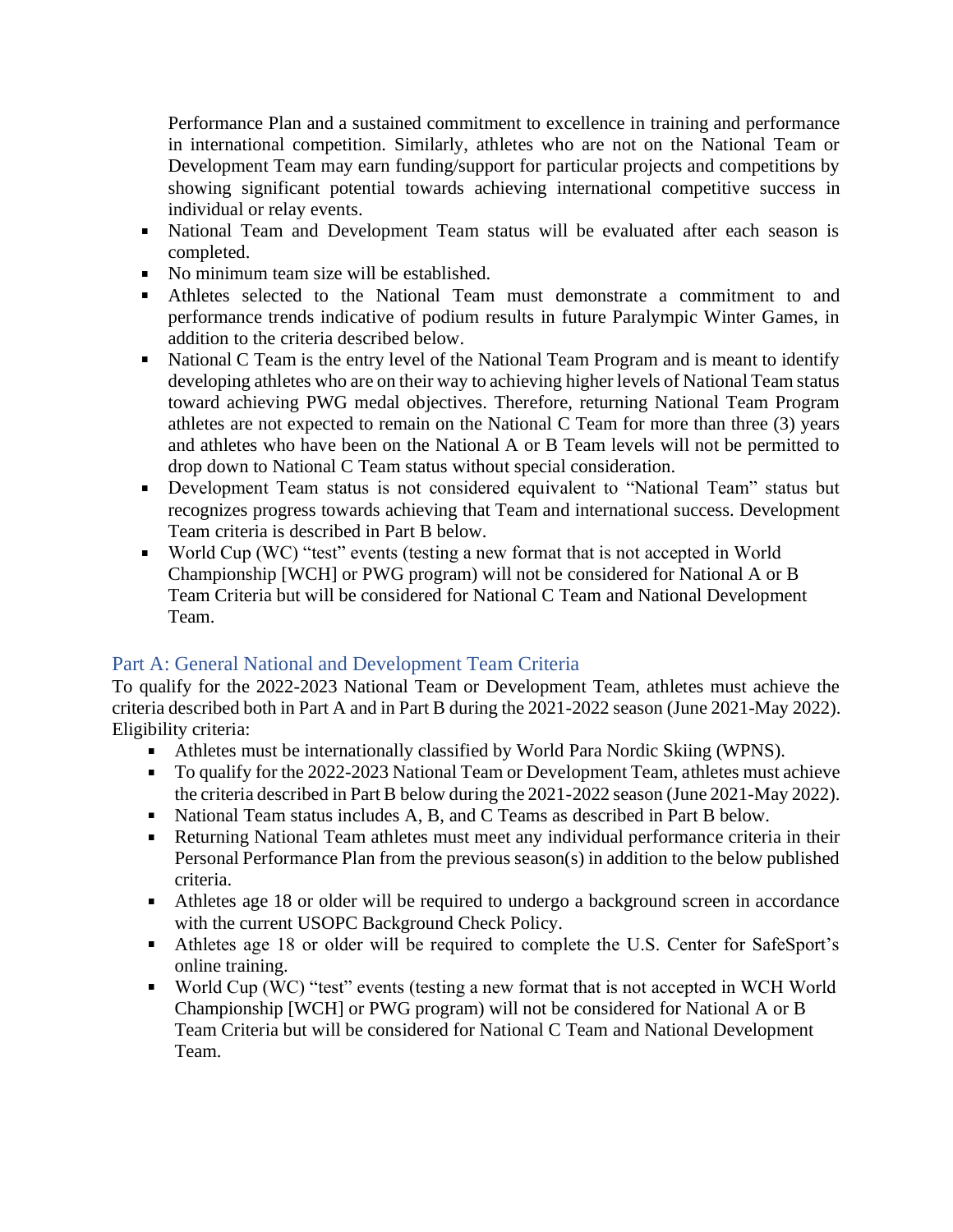# Part B: Specific National Team (A, B, C) and Development Team Criteria

## NATIONAL A TEAM CRITERIA

Athletes must achieve one of the following:

- o One PWG podium result in an individual event.
- $\circ$  Four WC/WCH/PWG results within 5 WPNS points of 3<sup>rd</sup> place (field must include at least 3 athletes in the top 6 of the WPNS overall rankings in that sport class (ie sit, stand, visually impaired) on the date of competition).

#### NATIONAL B TEAM CRITERIA

Athletes must achieve one of the following:

- $\circ$  Four WC/WCH/PWG results within 15 WPNS points of 3<sup>rd</sup> place (field must include at least 3 athletes in the top 6 of the WPNS overall rankings in that sport class (ie sit, stand, visually impaired)on the date of competition).
- o Finish in the top 4 in sprint finals in two WC/WCH/PWG XC sprint races (race must have maximum semi-finals participation by the rules and include at least 3 athletes in the top 6 of the WPNS overall rankings in that sport class (ie sit, stand, visually impaired)on the date of competition).
- $\circ$  Two WC/WCH/PWG results within 5 WPNS points of 3<sup>rd</sup> place (field must include at least 3 athletes in the top 6 of the WPNS overall rankings in that sport class (ie sit, stand, visually impaired)on the date of competition).

## NATIONAL C TEAM CRITERIA

Athletes must achieve one of the following:

- o Finish in top 5 in one WC/WCH/PWG XC sprint race (race must have maximum semi-finals participation by the WPNS Rules & Regulations and include at least 3 athletes in the top 6 of the WPNS overall rankings in that sport class (ie sit, stand, visually impaired)on the date of competition).
- $\circ$  One WC/WCH/PWG result within 30 WPNS points of 3<sup>rd</sup> place (field must include at least 5 athletes in the top 10 of the WPNS overall rankings in that sport class (ie sit, stand, visually impaired)on the date of competition).
- $\circ$  Two WC/WCH/PWG results within 45 WPNS points of 3<sup>rd</sup> place (field must include at least 5 athletes in the top 10 of the WPNS overall rankings in that sport class (ie sit, stand, visually impaired)on the date of competition).
- o Standing & VI athletes achieve a calculated 200 points (or lower) in any one USSS race.
- o Standing & VI athletes achieve a calculated 250 points (or lower) in any two USSS races.

#### DEVELOPMENT TEAM CRITERIA

Athletes must achieve one of the following:

- o Achieve 180 WPNS points (or lower) in any event (excluding XC sprints).
- o Achieve 100 WPNS points (or lower) in a XC sprint qualifier.
- o Standing & VI athletes achieve a calculated 400 points (or lower) in any one USSS race.
- o Returning Development Team athletes must achieve the following standards to remain on the Development Team: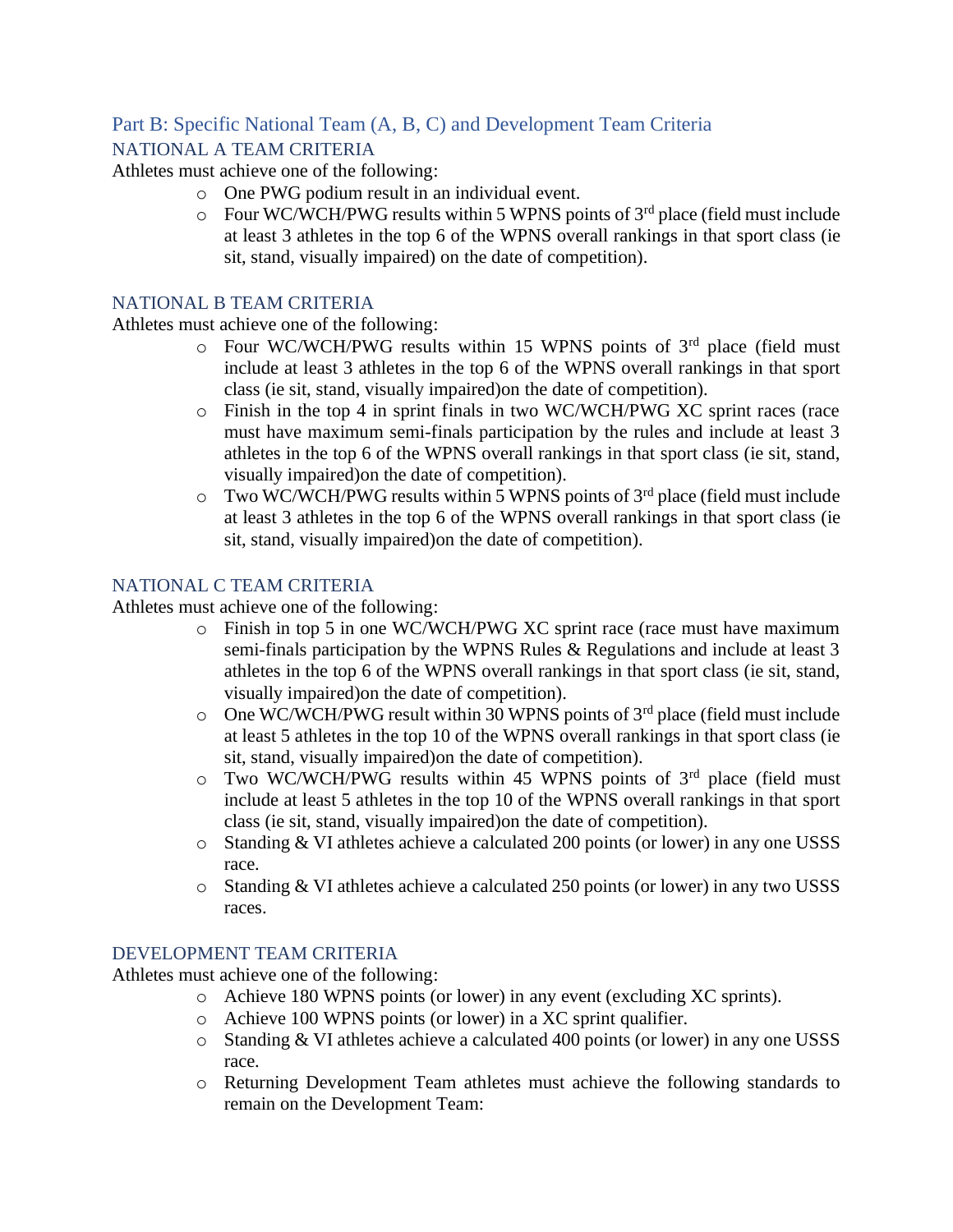- Year 2 on the team:
	- 150 (or lower) in any event (excluding XC sprints)
	- 80 WPNS points or lower in a XC sprint qualifier
	- 350 points (or lower) in any one USSS race
- Year 3 on the team:
	- 130 (or lower) in any event (excluding XC sprints)
	- 75 WPNS points (or lower) in a XC sprint qualifier
	- 300 (or lower) in any one USSS race
- Year 4 on the team:
	- 110 (or lower) in any event (excluding XC sprint qualifier)
	- 65 points or lower in a XC sprint qualifier
	- 250 (or lower) in any one USSS race
- o Development Team athletes will not be permitted to remain on the team for longer than 4 years without special consideration.

## DISCRETIONARY CRITERIA

U.S. Paralympics Nordic Skiing may use discretionary criteria to select additional athletes onto the National Team who have not met the objective criteria for the National Team for several reasons. These include, but are not limited to, injury or illness (via the "Injury or Illness Provision" of the National Team Agreement) and the occurrence of exceptional circumstances (e.g. earthquakes, cancellation/postponement of IF events, epidemics, riots, pregnancy).

Discretionary nominations, if any, may be based on a variety of factors, including consideration of competition results outside of the (12-month) selection period and data analytics of individual and relay events, to ensure that U.S. Paralympics Nordic Skiing is investing in the most qualified athletes with the greatest potential of winning Paralympic Winter Games medals in individual events and in Team Mixed and Open Relay events. The following factors will be considered when considering an athlete for discretionary selection:

- o athlete achieved a medal in the 2022 WPNS Nordic World Championships or in the 2018 Paralympic Winter Games.
- o athlete demonstrates a trend of improving performance in international competition that is indicative of a podium performance by the current international standards within the next two  $(2)$  years.
- o athlete is eligible for and needed to complete the make-up of a Team Relay due to specific sport class requirements for the Relay.

Discretionary nominations for the National Team, along with National Team status and term length, will be determined by a panel of three U.S. Paralympics Nordic Skiing program staff and two elite athlete representatives meeting the eligibility requirements under, and appointed pursuant to, the USOPC Bylaws. The selection committee will automatically consider all athletes who have reached Development Team objective criteria by April 30, 2022.

Any member of the selection committee that has a possible conflict of interest must disclose it. If such conflict exists, the selection committee member must recuse him/herself from committee discussions and voting. Further, the committee member should not otherwise influence other members of the committee in the selection process. However, a committee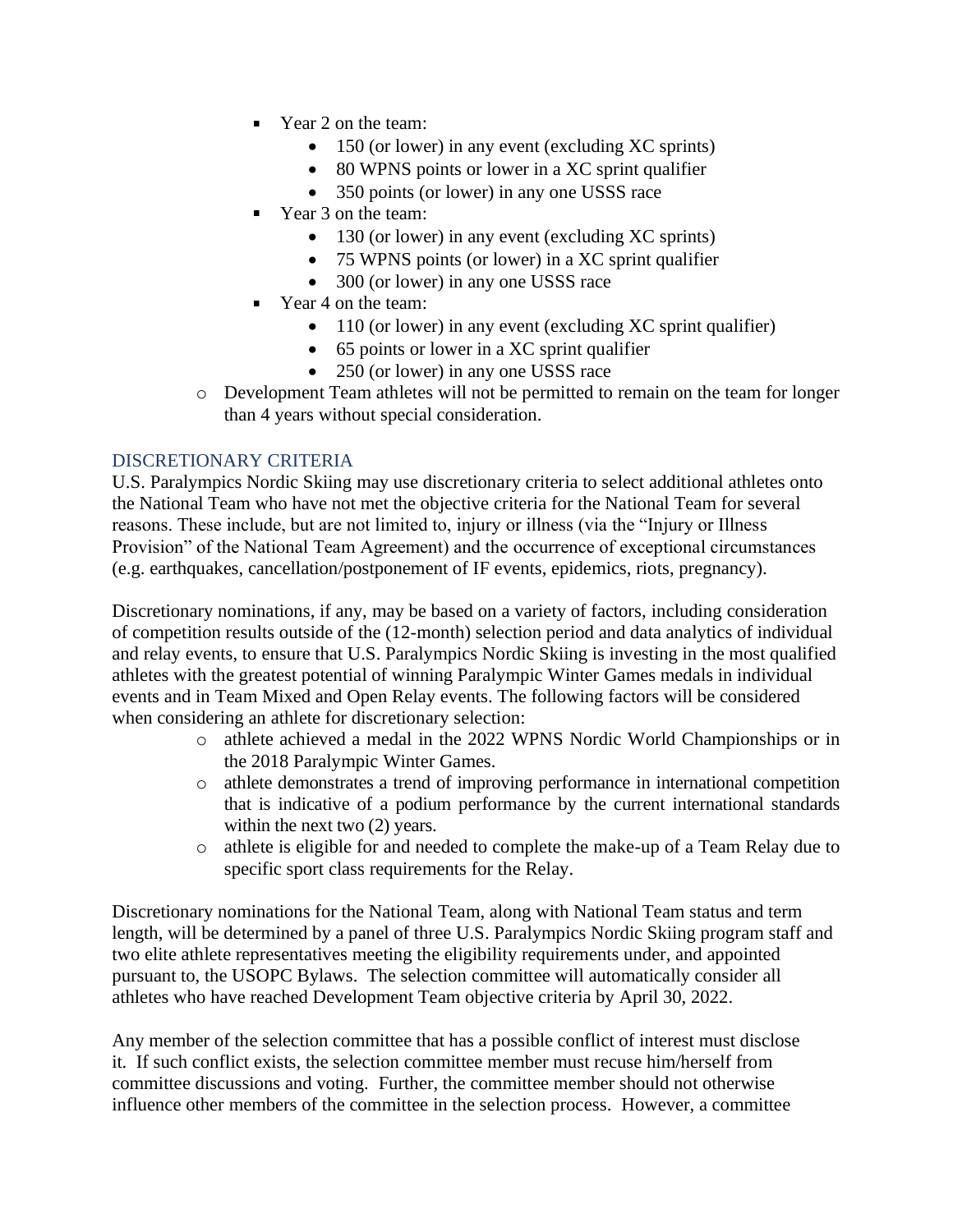member who recused him/herself, but who has relevant and necessary information with respect to athlete performance, for example a national team coach or high performance director, may, if requested by the selection committee, provide such information to the committee so long as such information is provided in a fair and unbiased manner and the committee member who declared the conflict of interest does not vote toward the final decision.

# **NATIONAL TEAM BENEFITS**

**National Team athletes** MAY **be eligible for the following benefits** – all athlete support recommendations submitted by the NGB are subject to USOPC Paralympic Sport Performance approval:

- 1. USOPC Athlete Stipend (Attachment B)
- 2. Operation Gold for the 2022 Paralympic Games
- 3. U.S. Paralympics Additional Athlete Support Programs (Attachment C)
- 2. USOPC Elite Athlete Health Insurance Program (Attachment D)
- 3. Air transportation (or ground equivalent), lodging, ground transportation, meal per diem, and coaching support at designated U.S. Paralympics Nordic Skiing training and competition activities.
- 4. USOPC Athlete Career & Education Program (https://www.teamusa.org/athleteresources/athlete-career-and-education-program).
- 5. U.S. Paralympics National Team uniform.

# **DEVELOPMENT TEAM ATHLETES**

Athletes who meet the Development Team standard during the 2021-2022 season, at a WPNS or USSS sanctioned event, **may** be invited to participate in selected U.S. Paralympics Nordic Skiing Program activities as outlined below. Invitation is at the discretion of U.S. Paralympics Nordic Skiing.

2020-2021 Development Team standards (Attachment A) are based on results in WPNS and USSS scored points races.

Athletes nominated to the Development Team must be internationally classified by WPNS OR nationally classified by U.S. Paralympics Nordic Skiing and *hold a Paralympic-eligible sport class* as per the IF and/or U.S. Paralympics Nordic Skiing master list and hold a current season license for Nordic Skiing from WPNS. Please note, guide athletes do not undergo international classification evaluation but must meet IF requirements to fulfill guide role for specified athlete.

## **2021-22 PROGRAM ACTIVITIES**

The 2021-2022 National Team(s) activities are outlined below. Athletes will be required to attend all 2021 activities included in their personal performance plan which will be developed in conjunction with the staff at U.S. Paralympics Nordic Skiing.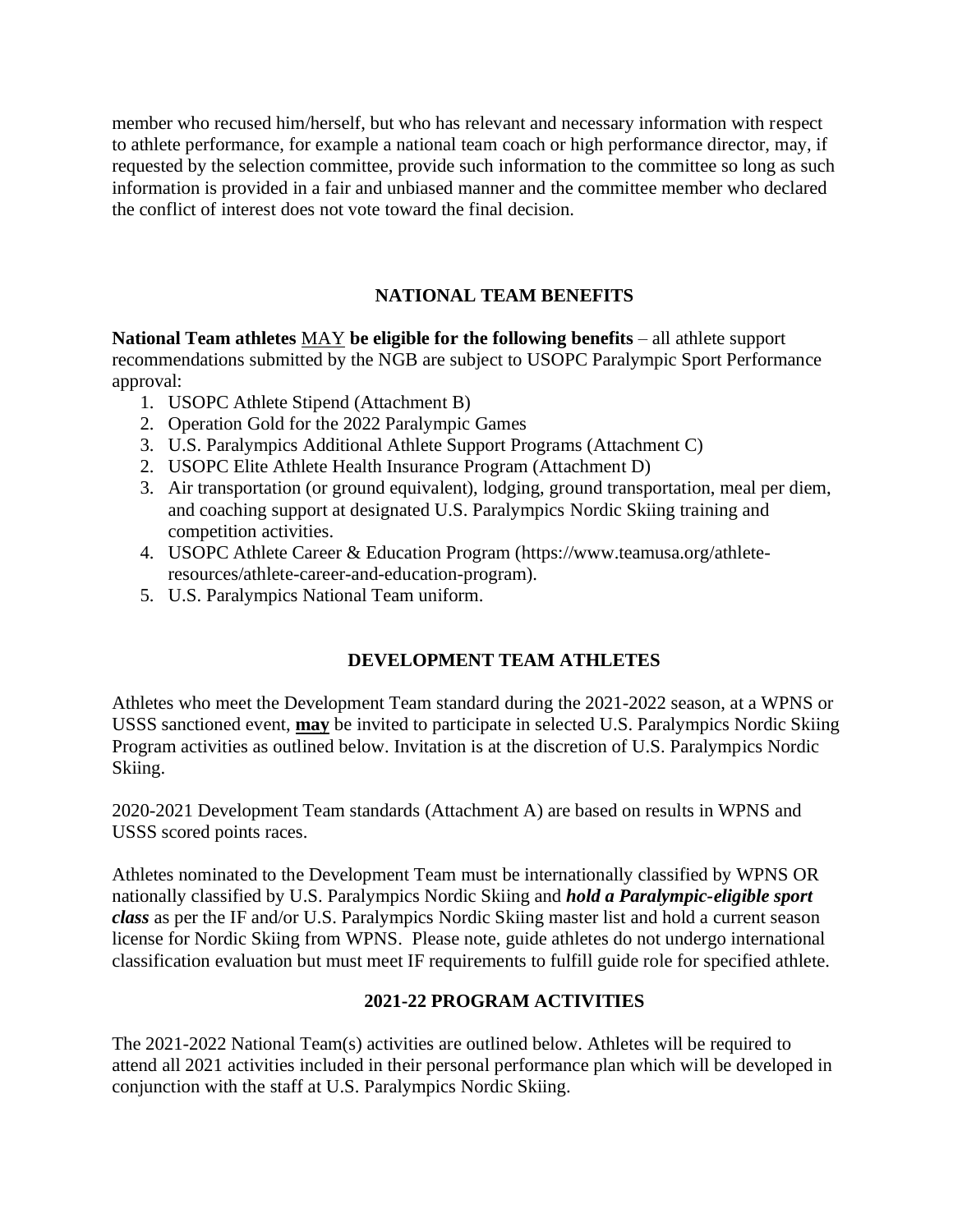Each athlete is responsible for individual arrangements (including expenses) to attend these activities (i.e. travel, lodging, accommodation, entries) **unless otherwise indicated** in the activity listing or the athlete's personal performance plan (as applicable).

National Team athletes are required to obtain a 2021-2022 WPNS License. National Team athletes are required to be registered members of USSS (standing and VI only) and/or USBA (all biathletes).

IF Approved/Sanctioned events are noted in the 2021-2022 Program Activities listed below.

#### **2021-2022 WPNS World Cup & WCH Competitions (all tentative & subject to change)**

\*World Cup #1 Canmore, Canada December 1-13, 2021 U.S. Paralympics Nordic Skiing Sit Ski Nationals \*World Championships \*World Cup #2 Ostersund, SWE January 24-Feb 1, 2022 \*Paralamypic Winter Games Beijing, CHN March 1-14, 2022

Bozeman, MT Lillehammer, NOR January 1-2, 2022 January 7-23, 2022

#### **"\*" indicates qualification necessary. Criteria posted at:**

https://www.teamusa.org/usparanordicskiing/selection-criteria

## **2021 OPERATION GOLD**

The Operation Gold qualifying event for Nordic Skiing is the PARALYMPIC WINTER GAMES in Beijing, China.

In a Paralympic Games year, teams and individuals must place in the top-three at the Paralympic Games to qualify for Operation Gold Awards; multiple Operation Gold Awards can be received if an athlete has multiple top-three finishes at the Paralympic Games.

For purposes of Operation Gold, a team is defined as three or more athletes (pairs are awarded at the same rate as individual athletes).

## **Paralympic Sport Payment Schedule**

| Place           | Paralympic        |
|-----------------|-------------------|
|                 | <b>Games Year</b> |
|                 | (Paralympic       |
|                 | Games Only)       |
| 1 <sup>st</sup> | \$37,500          |
| 2nd             | \$22,500          |
| <b>ard</b>      | \$15,000          |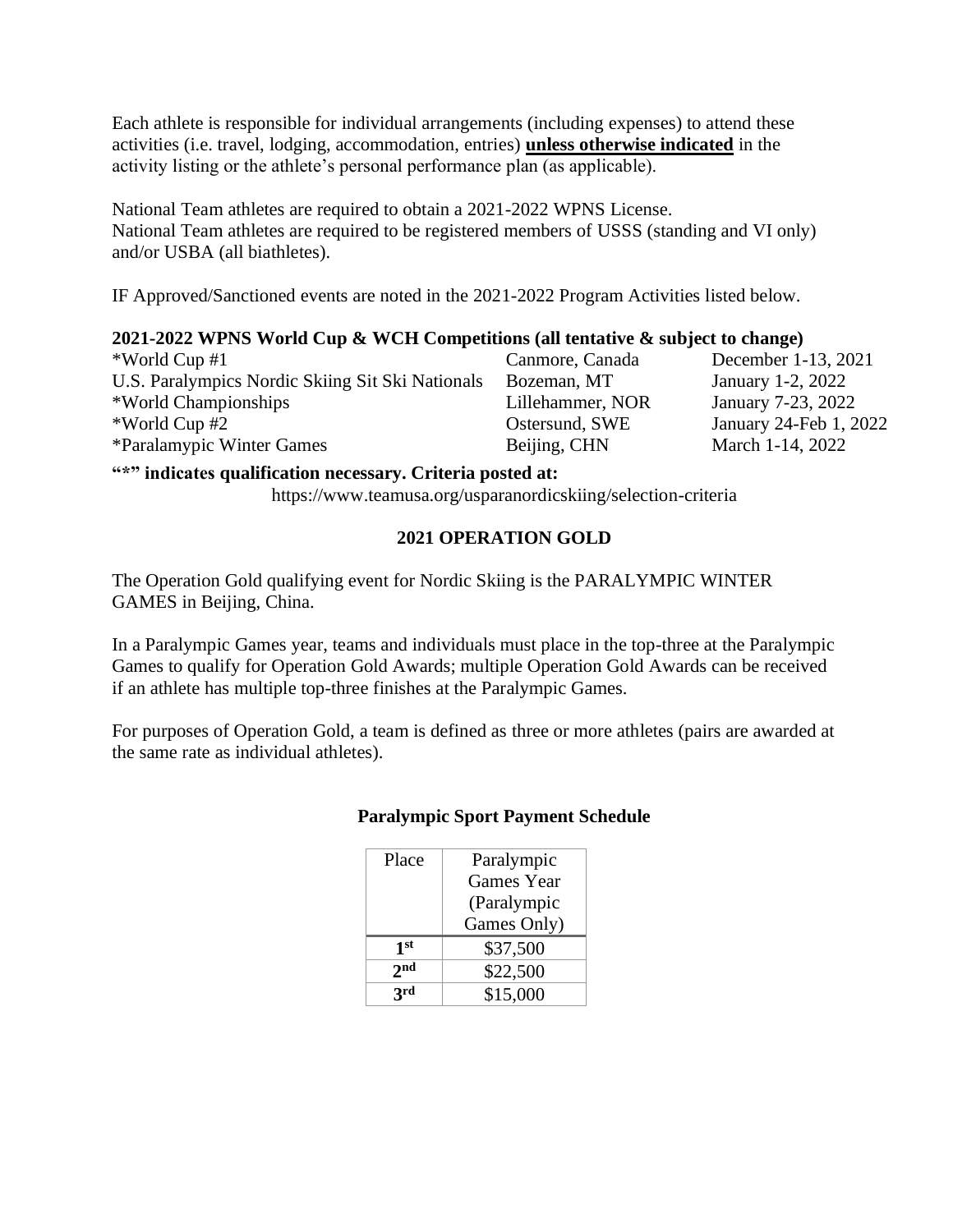#### **Attachment A**

#### **NATIONAL TEAM SELECTION CRITERIA**

#### **2021-22 U.S. Paralympics Nordic Skiing Standards**

The U.S. Paralympics Nordic Skiing Team aims to win medals in Paralympic Winter Games (PWG), World Championships (WCH), and World Cup (WC) competitions. Athletes will be nominated to National or Development Teams based on objective criteria (results) from the previous season (June 2020-May 2021), along with subjective criteria that demonstrates each athlete's capacity, preparation, and commitment to winning at WPNS WC and WCH competitions in the 2020-2021 season.

National Team status does not guarantee Athlete Stipends or activity support for the entire season. Athlete Stipends and activity support will be based on continued progress towards individual goals as outlined in each athlete's Personal Performance Plan and a sustained commitment to excellence in training and performance in international competition. Similarly, athletes who are not on the National Team may earn funding/support for particular projects and competitions by showing significant potential towards achieving international competitiveness.

#### **Part A: General National and Development Team Criteria and Guidelines**

The following criteria and guidelines will apply to all athletes to earn official status as a National Team or Development Team member, in addition to the specific criteria listed in Part B below:

- No minimum team size will be established.
- To be eligible athletes must:
	- o Be internationally classified by WPNS.
	- o Have a USSS (standing/VI only), USBA (sitting and biathletes only), **AND** an WPNS Nordic Skiing competition license.
- National Team and Development Team status will be evaluated after each season is completed.
- To qualify for National Team or Development Team, athletes must achieve the criteria during the 2020-2021 season (June 2020-May 2021).
- National Team status includes A, B, and C Teams as described below.
- Development Team is not considered "National Team" but recognizes progress towards achieving that Team and international success. Development Team criteria is described in Part B below.
- Returning National Team athletes must meet any individual performance criteria in their Personal Performance Plan from the previous season(s) in addition to the below published criteria.
- Athletes selected to the National Team must demonstrate a commitment to and performance trends indicative of podium results in future Paralympic Winter Games, World Championships, and World Cup competitions in addition to the criteria described below.
- Athletes age 18 or older will be required to undergo a background screen in accordance with the current USOPC Background Check Policy.
- Athletes age 18 or older will be required to complete the U.S. Center for SafeSport's online training.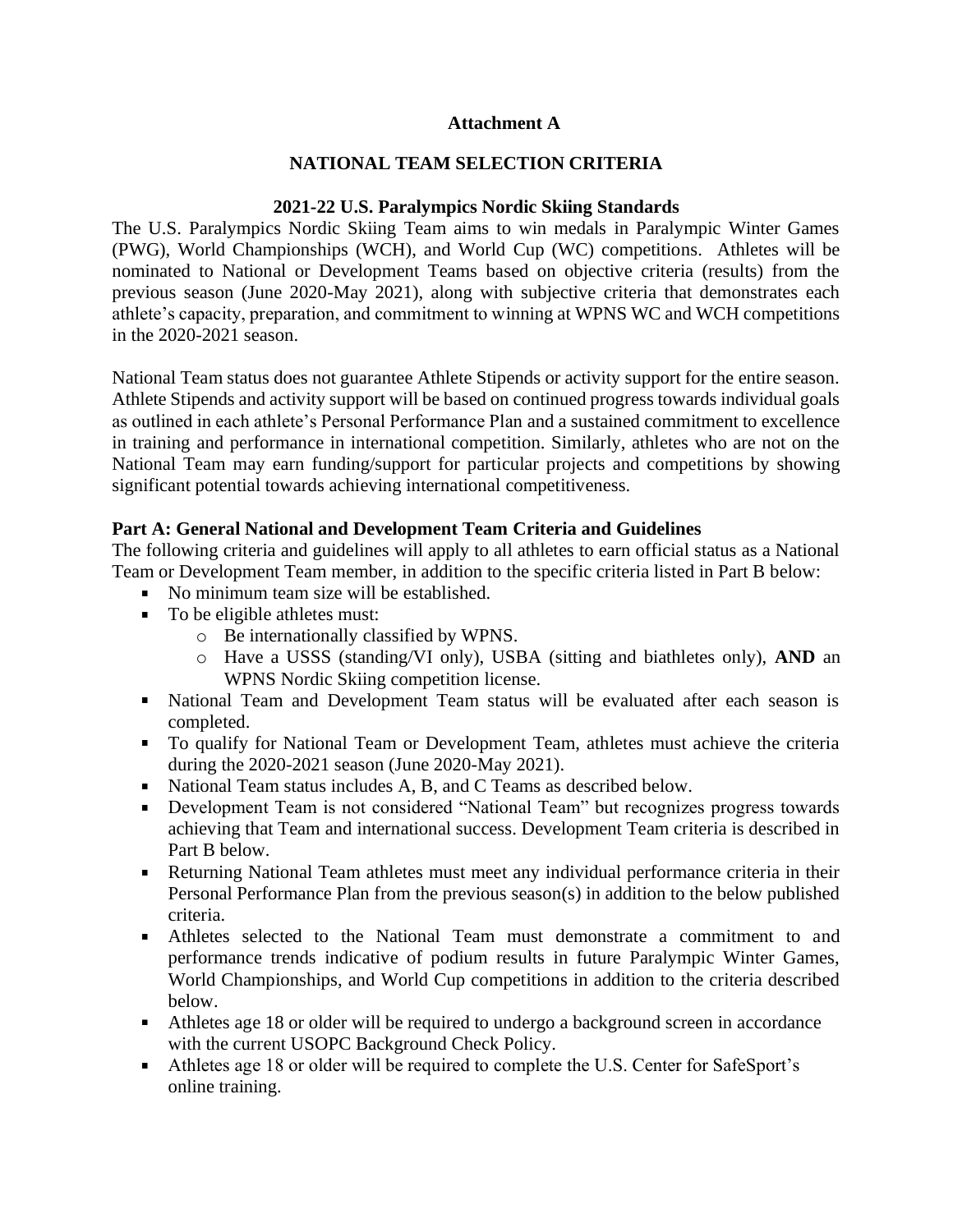World Cup "test" events (testing a new format that is not accepted in WCH or PWG program) will not be considered for A or B Team Criteria but will be considered for C Team and Development Team.

# **Part B: Specific National Team (A, B, C) and Development Team Criteria** A TEAM CRITERIA

Athletes must achieve one of the following:

- o Two WC/WCH wins (minimum field size of five).
- o Three WC/WCH podium results (minimum field size of six).
- $\circ$  Five WC/WCH results within 15 WPNS points of 3<sup>rd</sup> place (minimum field size of eight).

# B TEAM CRITERIA

Athletes must achieve one of the following:

- o Two WC/WCH podium results (minimum field size of six).
- $\circ$  Four WC/WCH results within 20 WPNS points of 3<sup>rd</sup> place (minimum field size of eight).
- o Top 4 in sprint finals in two WC/WCH XC sprint races (race must have maximum semi-finals participation by the rules).
- $\circ$  Two WC/WCH results within 10 WPNS points of 3<sup>rd</sup> place (minimum field size of eight).

# C TEAM CRITERIA

Athletes must achieve one of the following:

- o Finish in top 5 in WC/WCH XC sprint race (race must have maximum semi-finals participation by the WPNS Rules & Regulations).
- $\circ$  One WC/WCH result within 30 WPNS points of 3<sup>rd</sup> place (minimum field size of 5 & excludes XC sprints).
- $\circ$  Two WC/WCH results within 45 WPNS points of 3<sup>rd</sup> place (minimum field size of 5 & excludes XC sprints).
- o Standing & VI athletes achieve a calculated 250 points (or lower) in any one USSS race.
- o Standing & VI athletes achieve a calculated 300 points (or lower) in any two USSS races.

## DEVELOPMENT TEAM CRITERIA

Athletes must achieve one of the following:

- o Achieve 180 WPNS points (or lower) in any event (excluding XC sprints).
	- o Achieve 100 WPNS points (or lower) in a XC sprint qualifier.
	- o Standing & VI athletes achieve a calculated 450 points (or lower) in any one USSS race.
	- o Returning Development Team athletes must achieve a 150 (or lower) in any event (excluding XC sprints).

## DISCRETIONARY CRITERIA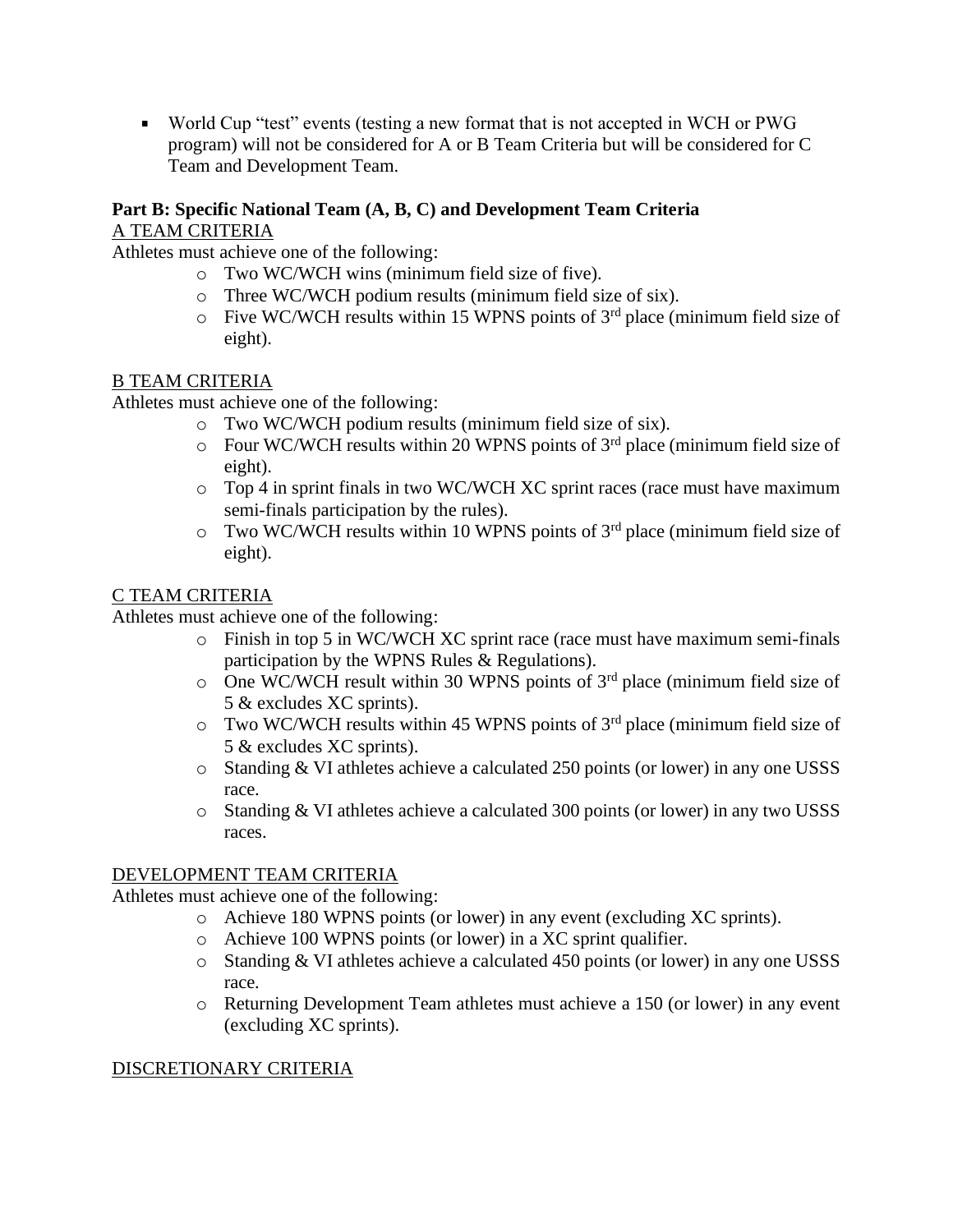U.S. Paralympics Nordic Skiing may use discretionary criteria to select additional athletes onto the National Team who have not met the objective criteria for the National Team for several reasons. These include, but are not limited to, injury or illness (via the "Injury or Illness Provision" of the National Team Agreement) and the occurrence of exceptional circumstances (e.g. earthquakes, cancellation/postponement of IF events, epidemics, riots, pregnancy).

Discretionary nominations, if any, may be based on a variety of factors, including consideration of competition results outside of the (12-month) selection period and data analytics of individual and relay events, to ensure that U.S. Paralympics Nordic Skiing is investing in the most qualified athletes with the greatest potential of winning Paralympic Games medals. The following factors will be considered when considering an athlete for discretionary selection:

- o athlete achieved a medal in the 2019 WPNS Nordic World Championships or in the 2018 Paralympic Games.
- o athlete demonstrates a trend of improving performance in international competition that is indicative of a podium performance by the current international standards within the next 2 years.
- o athlete is eligible for and needed to complete the make-up of a Team Relay due to specific sport class requirements for the Relay.

Discretionary nominations for the National Team, along with Team level and term length, will be determined by a panel of three U.S. Paralympics Nordic Skiing high performance program staff and two elite athlete representatives meeting the eligibility requirements under, and appointed pursuant to, the USOPC Bylaws. The selection committee will automatically consider all athletes who have reached Development Team objective criteria by April 30, 2021.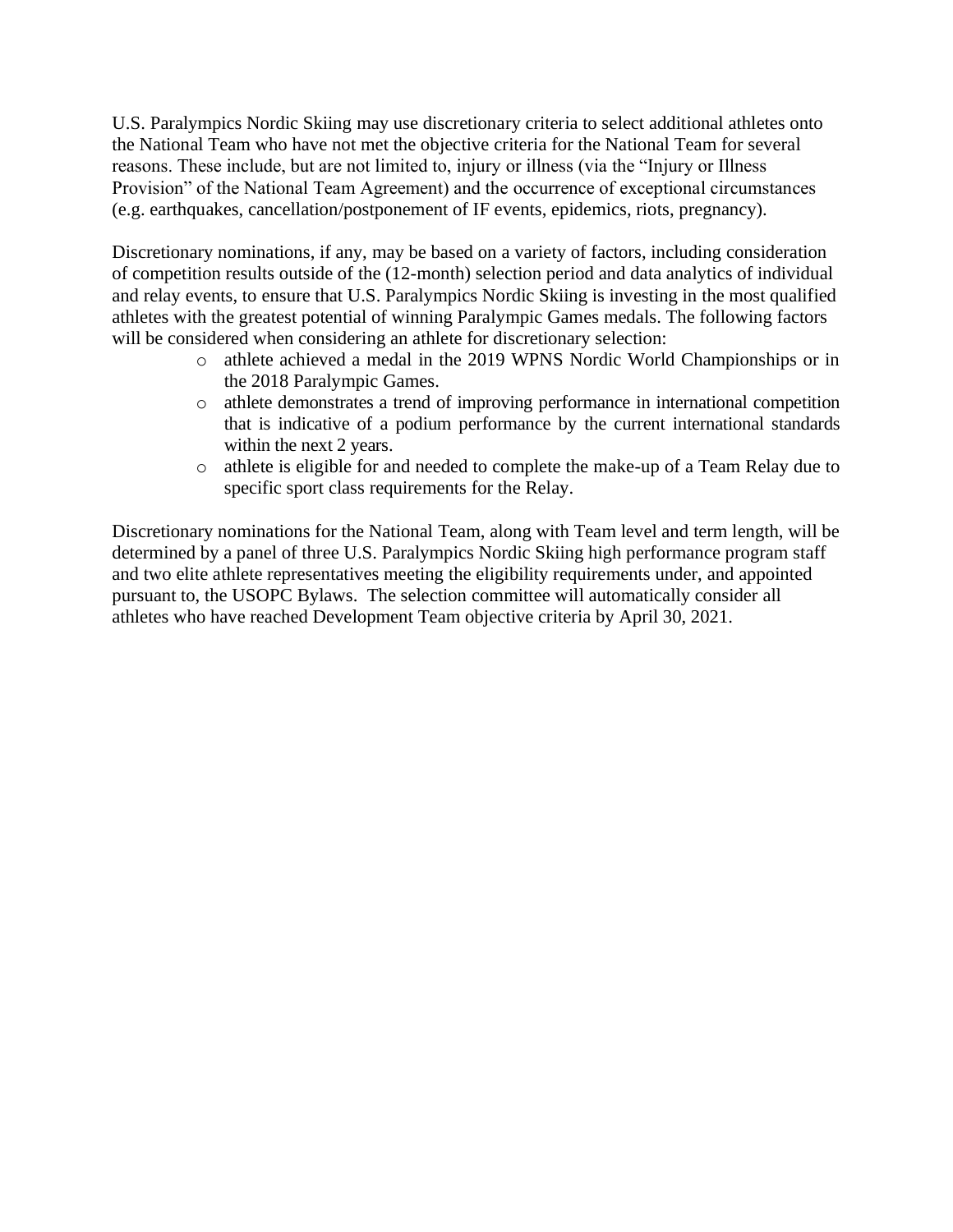# **Attachment B**

# **2021-2022 U.S. Paralympics SPORT Athlete Stipends**

- 1. Athlete stipends are processed monthly on the first Friday of each month.
- 2. Athletes are eligible for athlete stipends at the beginning of the month following nomination to the National Team(s).
- 3. Athlete stipends are provided to athletes that are in compliance with their 2021-2022 Athlete Agreement obligations and personal performance plan obligations. If an athlete is not current with the agreement/plan obligations and/or USADA on the first day of the month in which the payment is being made, the athlete's payment will be withheld until he/she is compliant.
- 4. Athletes sanctioned by USADA, WADA and/or the respective sport IF for a doping violation are not eligible for an athlete stipend, regardless of any National Team(s) status, during the period of such sanction.
- 5. Athletes sanctioned by the IPC and/or the respective sport IF for classification Intentional Misrepresentation are not eligible for an athlete stipend, regardless of any National Team(s) status, during the period of such sanction.
- 6. Athletes sanctioned by the U.S. Center for SafeSport, the USOPC, or another National Governing Body (NGB) for a SafeSport Code violation are not eligible for athlete stipends, regardless of any National Team(s) status, during the period of such sanction.
- 7. Athlete stipends will only be paid once the USOPC's Athlete Stipend Designee Form, Direct Deposit Form and W-9 Form have been completed and submitted (annual basis).
- 8. Athlete stipends are paid directly to the athlete. National Team athletes are responsible for understanding and maintaining their own eligibility status with other organizations where applicable (i.e. NCAA, NFHS, etc.), and may choose to decline athlete stipend payments in order to retain high school or collegiate eligibility.
- 9. Athlete stipends will be reported to the IRS and may be subject to federal and state income tax. The USOPC encourages athletes to speak with a tax professional to receive guidance regarding tax implications.
- 10. Female athletes who become pregnant must inform the USOPC health benefits administrator at [eahi@USOPC.org.](mailto:eahi@USOPC.org) More information can be found on the [EAHI website.](https://www.teamusa.org/Home/Team%20USA%20Athlete%20Services/Medical/Athlete%20Health%20Insurance)
- 11. Athlete support is contingent upon training in a year-round program that is approved by the Director, U.S. Paralympics Nordic Skiing.

# **2021-2022 Criteria for Nordic Skiing Athlete Stipends (include dollar amounts):**

Paid and reevaluated monthly June through May (12 possible payments). Payments can be withheld, or indefinitely suspended, at any time for failure to maintain required communication with NGB staff/coaches, complete & send in training logs, or attend agreed upon projects/camps/competitions, etc. Up to \$14,400 per athlete is available for Nordic Athletes based on National Team status and progress towards individual markers. A Team (Nordic):

• \$14,400 annually or \$1200 per month (x 12 months)

B Team (Nordic):

• \$9,600 annually or \$800 per month (x 12 months)

C Team (Nordic):

• \$4800 annually or \$400 per month (x 12 months)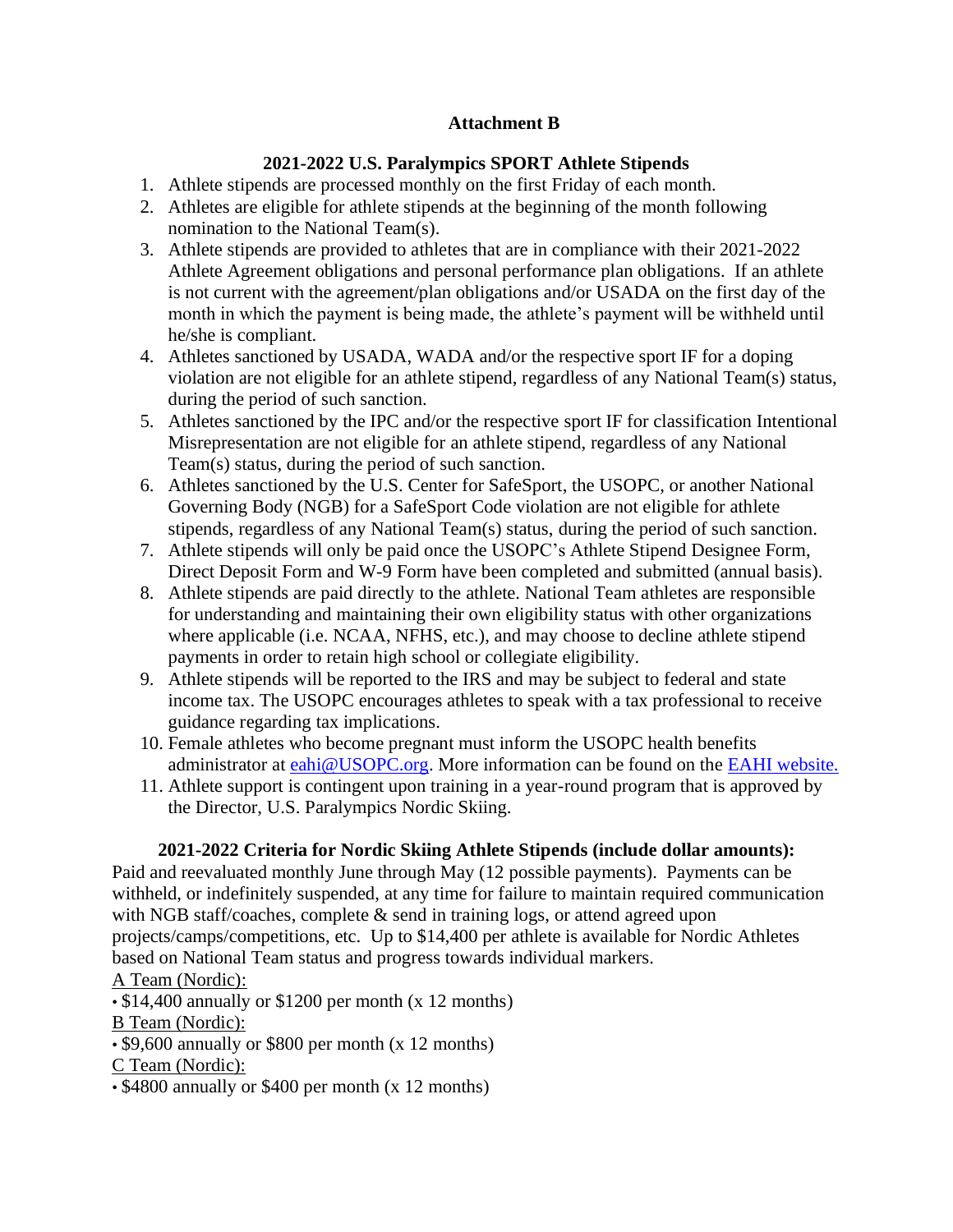## **Attachment C**

## **2021-2022 U.S. Paralympics Nordic Skiing Additional Athlete Support Programs**

#### **Athletes must meet criteria in Attachment B to be eligible for additional athlete support programs.**

#### Adaptive Spirit (SkiTAM) Event:

U.S. Paralympics Nordic Skiing National Team athletes are expected to participate in the season ending Adaptive Spirit event and fundraiser.

For those National Team Athletes who do not receive funding to attend the event directly from an Adaptive Spirit (No Excuses) Athlete Partnership Program Grant, U.S. Paralympics Nordic Skiing will help with transportation costs provided that the request is received three weeks in advance. Transportation costs will be limited to flights, gas reimbursement (local athletes who elect to drive), and/or shuttle costs to get from DEN airport to Vail. Transportation costs will not be provided for Development Team athletes to attend.

Typically, Adaptive Spirit will cover lodging costs and some meals. U.S. Paralympics Nordic Skiing National Team athletes will be required to participate in "required" dinners, banquets and Nordic skiing events that may occur at the Adaptive Spirit event.

U.S. Paralympics does **not** fund National Team athletes to attend Trials/National Championships/selection events; however, attendance at "Nationals" may be required as per the athlete's Personal Performance Plan.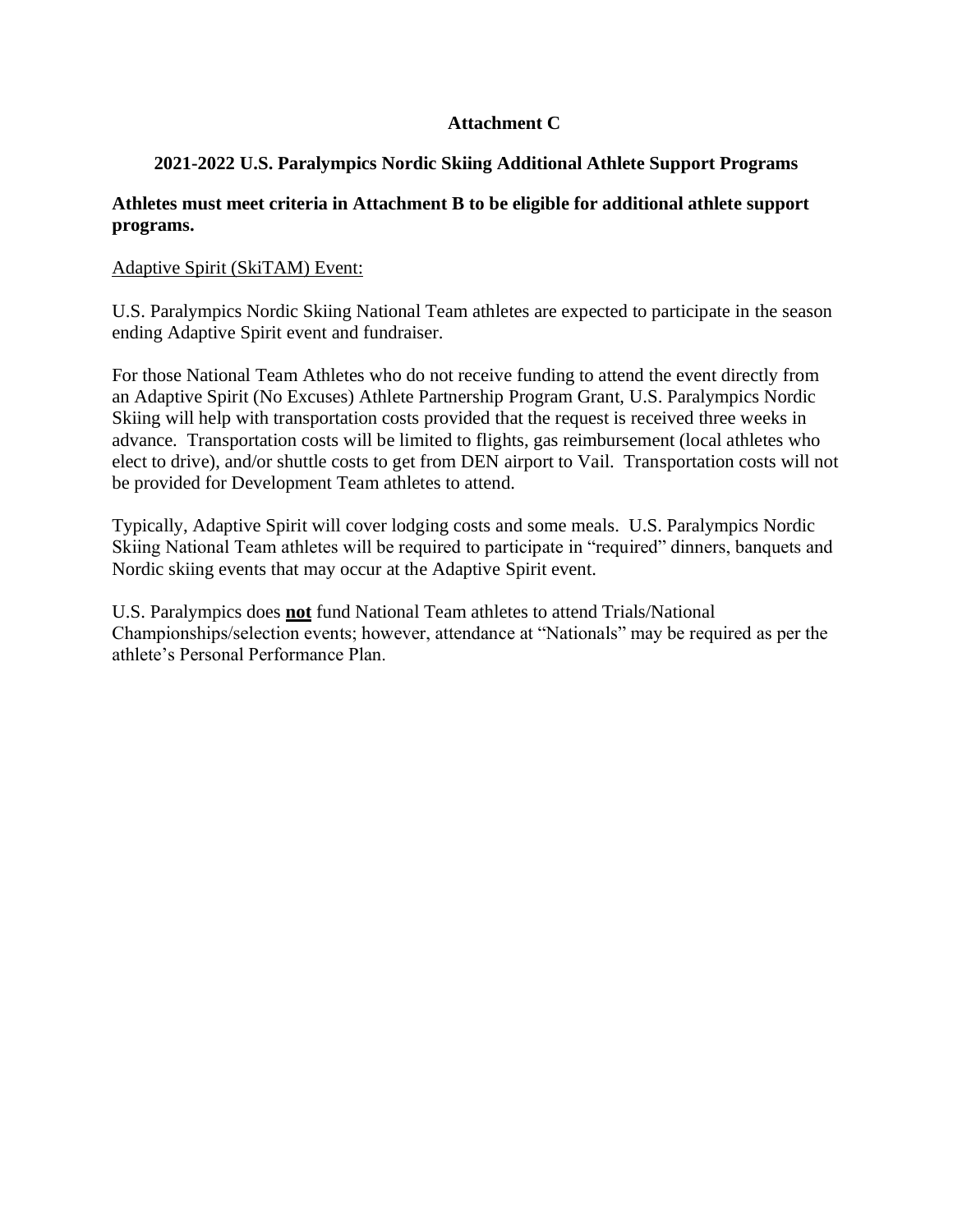## **Attachment D**

# **2021 U.S. Paralympics Nordic Skiing Elite Athlete Health Insurance (EAHI)**

All 2021-2022 National A, B, and C Team athletes are eligible for EAHI. Upon meeting the criteria below eligible athletes will receive an email from the USOPC outlining the EAHI program benefits for further consideration.

- 1. Athletes must be currently training and competing to receive EAHI.
- 2. Athletes must sign and be in compliance with 2021-2022 Athlete Agreement obligations and personal performance plan obligations.
- 3. Athletes are eligible for EAHI at the beginning of the month following nomination to the National Team(s).
- 4. Enrollment in EAHI will only be completed once the athlete has accepted an EAHI offer via email from [eahi@usopc.org](mailto:eahi@usopc.org) and has completed and submitted the USOPC Elite Athlete Health Insurance Designee Form and W-9 Form (annual basis).
- 5. Athletes sanctioned by USADA, WADA and/or the respective sport IF for a doping violation are not eligible for EAHI, regardless of any National Team(s) status, during the period of such sanction.
- 6. Athletes sanctioned by the IPC and/or the respective sport IF for classification Intentional Misrepresentation are not eligible for EAHI, regardless of any National Team(s) status, during the period of such sanction.
- 7. Athletes sanctioned by the U.S. Center for SafeSport, the USOPC, or another National Governing Body (NGB) for a SafeSport Code violation are not eligible for EAHI, regardless of any National Team(s) status, during the period of such sanction.
- 8. When National Team status is no longer conferred upon the athlete, EAHI benefits will cease. Termination is effective the first of the month following 30 days written notification.
- 9. Athlete stipends will be reported to the IRS and may be subject to federal and state income tax. The USOPC encourages athletes to speak with a tax professional to receive guidance regarding tax implications.
- 10. Female athletes who become pregnant must inform the USOPC health benefits administrator at [eahi@USOPC.org.](mailto:eahi@USOPC.org) More information can be found on the [EAHI website.](https://www.teamusa.org/Home/Team%20USA%20Athlete%20Services/Medical/Athlete%20Health%20Insurance)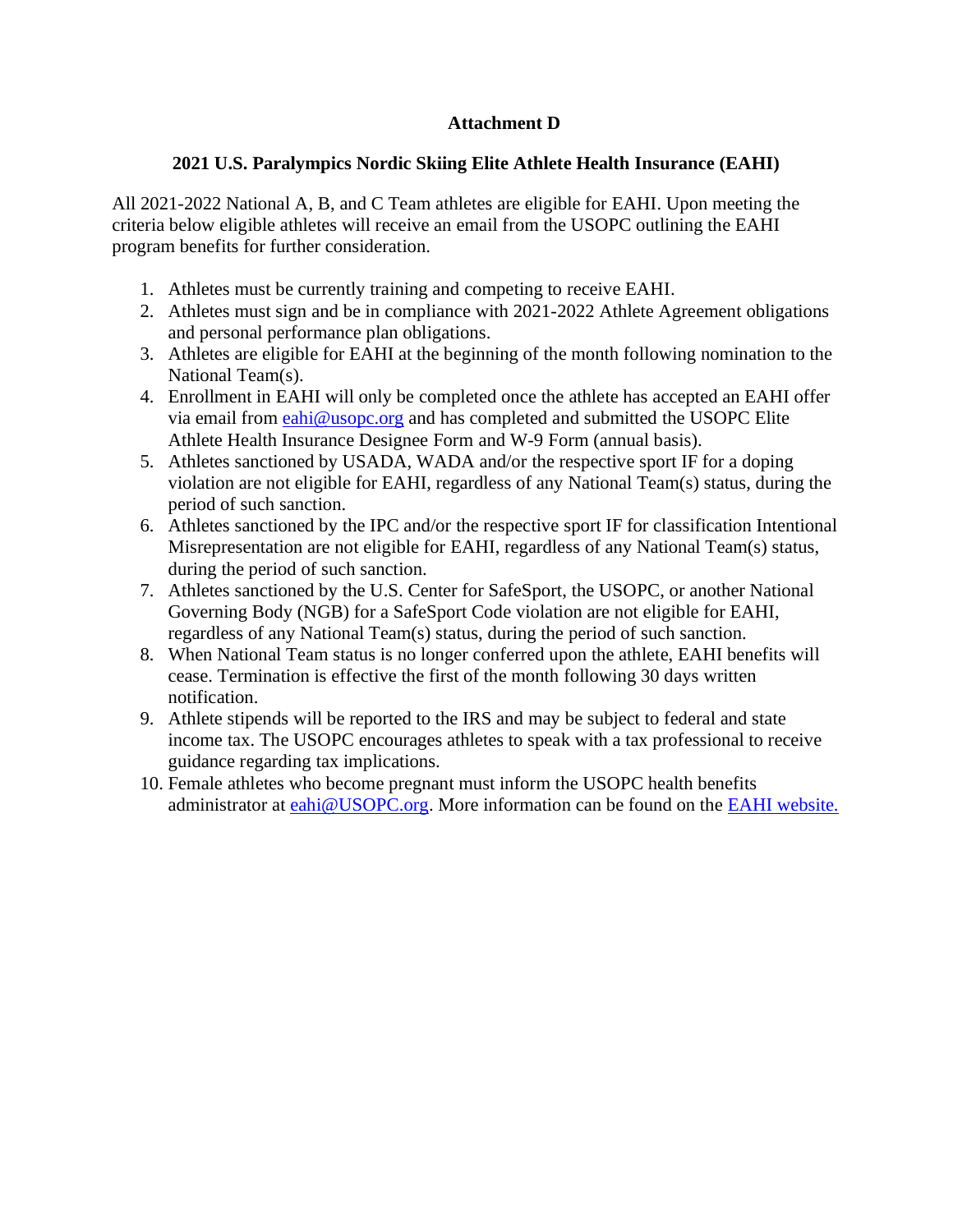#### **Attachment E**

#### **U.S. Anti-Doping Agency (USADA)**

#### **Whereabouts:**

An important part of USADA's testing program is the ability to test athletes without any advance notice in an out-of-competition setting. Athletes are subject to testing 365 days a year and do not have "off-seasons" or cutoff periods in which testing does not occur. Whereabouts information, (dates, times, locations, etc.) is information submitted to USADA by an athlete that allows the athlete to be located for out-of-competition testing.

For more information on whereabouts, please go to [https://www.usada.org/testing/whereabouts/.](https://www.usada.org/testing/whereabouts/)

#### **Therapeutic Use Exemptions (TUEs):**

In some situations, an athlete may have an illness or condition that requires the use of medication listed on the World Anti-Doping Agency's Prohibited List. USADA can grant a Therapeutic Use Exemption (TUE) in these situations in compliance with the World Anti-Doping Agency International Standard for TUEs. The TUE application process is thorough and designed to balance the need to provide athletes access to critical medication while protecting the rights of clean athletes to compete on a level playing field.

For more information on TUEs, please go to [https://www.usada.org/substances/tue/.](https://www.usada.org/substances/tue/)

#### **Global Drug Reference Online (Global DRO):**

The Global Drug Reference Online (Global DRO) provides athletes and support personnel with information about the prohibited status of specific medications based on the current World Anti-Doping Agency (WADA) Prohibited List.

Global DRO does not contain information on, or that applies to, any dietary supplements.

The Global DRO can be found at [https://www.globaldro.com/Home.](https://www.globaldro.com/Home)

#### **Additional Resources from USADA:**

USADA Website:<https://www.usada.org/> Supplement 411:<https://www.usada.org/substances/supplement-411/> WADA Prohibited List:<https://www.usada.org/substances/prohibited-list/> Anti-Doping 101:<https://www.usada.org/athletes/antidoping101/>